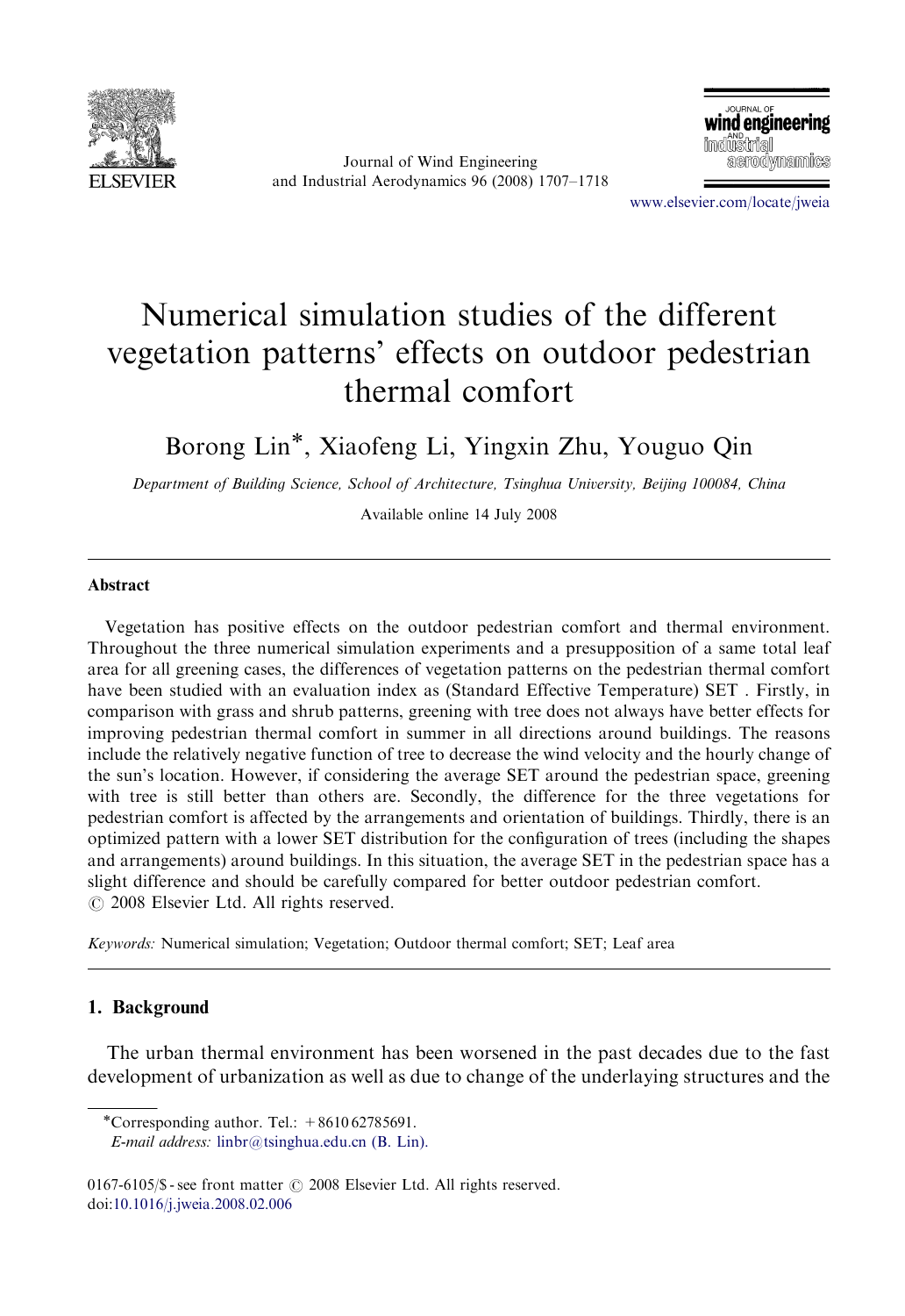increasing heat discharge from vehicles and buildings [\(Haider, 1997;](#page--1-0) [Argiro and](#page--1-0) [Marialena, 2003\)](#page--1-0). The urban manager and researchers have been always seeking mitigating measures to reduce the effects of urban heat island in order to improve the outdoor thermal environment.

Planting is regarded as one of the most effective methods to improve the outdoor climate. Considering landscape design and the effects of vegetation on the outdoor thermal environment, there are generally three kinds of plants, namely tree, grass and shrub. Although it is easy to point out their different effects on the outdoor thermal environment, it is difficult to give a quantitative comparison for them or to find an optimal landscape scheme with an effective vegetation-configuration pattern. For example, practice has proved that a tree effects the surrounding environment, including decreasing wind velocity, blocking sunshine and moderating air humidity. These effects counteract with the pedestrian thermal comfort in summer. Due to the inadequate understanding mentioned above, clear suggestion cannot be given for the landscape design [\(Argiro and Marialena,](#page--1-0) [2003](#page--1-0); [Mochida et al., 2005\)](#page--1-0). Recently, there is a poor trend for greening design in landscape planning, which is just to provide a beautiful view-surface and has little contribution to improving the outdoor thermal environment in summer. One may wonder if there is a possible method to predict the quantitative effects of different vegetationconfiguration patterns and then to optimize outdoor environmental design from the conceptive design phase. Recently, it has led to numerous researches on this topic as one of the major concerns.

With the quick development of computational fluid dynamics (CFD) technologies because of the improvements in software and hardware, a pedestrian-level numerical simulation and prediction of the thermal environment around buildings have become possible. In order to reproduce the effects, the aerodynamics and thermodynamics functions of vegetation are also conducted into the flow, momentum and energy processes by coupling extra items into the basic equations ([Michael and Heribert, 1998](#page--1-0); [Hagishima et](#page--1-0) [al., 1999;](#page--1-0) [Chen and Ooka et al., 2003\)](#page--1-0). Based on the numerical experiments, a discussion has been carried out here in order to compare the effects of different greening patterns on pedestrian thermal comfort, including plant selection and configuration.

## 2. Introduction of a simulation platform

Here simulation platform for outdoor thermal environment (SPOTE) is adopted for the numerical study, consisting of an air model, a vegetation model, a underlying surface model and a general radiation calculation model SPOTE, validated by a field measurement in the summer of 2002 ([Lin et al., 2005a, b\)](#page--1-0), and could deal with the coupled calculation of radiation, convection, conduction and air flow when the plants exist. The details of the sub-models of SPOTE are introduced as below.

## 2.1. Air model

A standard  $k-\varepsilon$  model is employed here by applying extra terms in flow, momentum and energy equations for the aerodynamics effects of vegetation. The drag force of vegetation canopy is presented with a term  $F_i$  added in the i component of momentum equation, as well as  $F_k$  and  $F_k$  added into the transport equations of turbulent energy (k) and energy dissipation rate  $(\varepsilon)$ , respectively, for denoting the effects on turbulent flow field. These